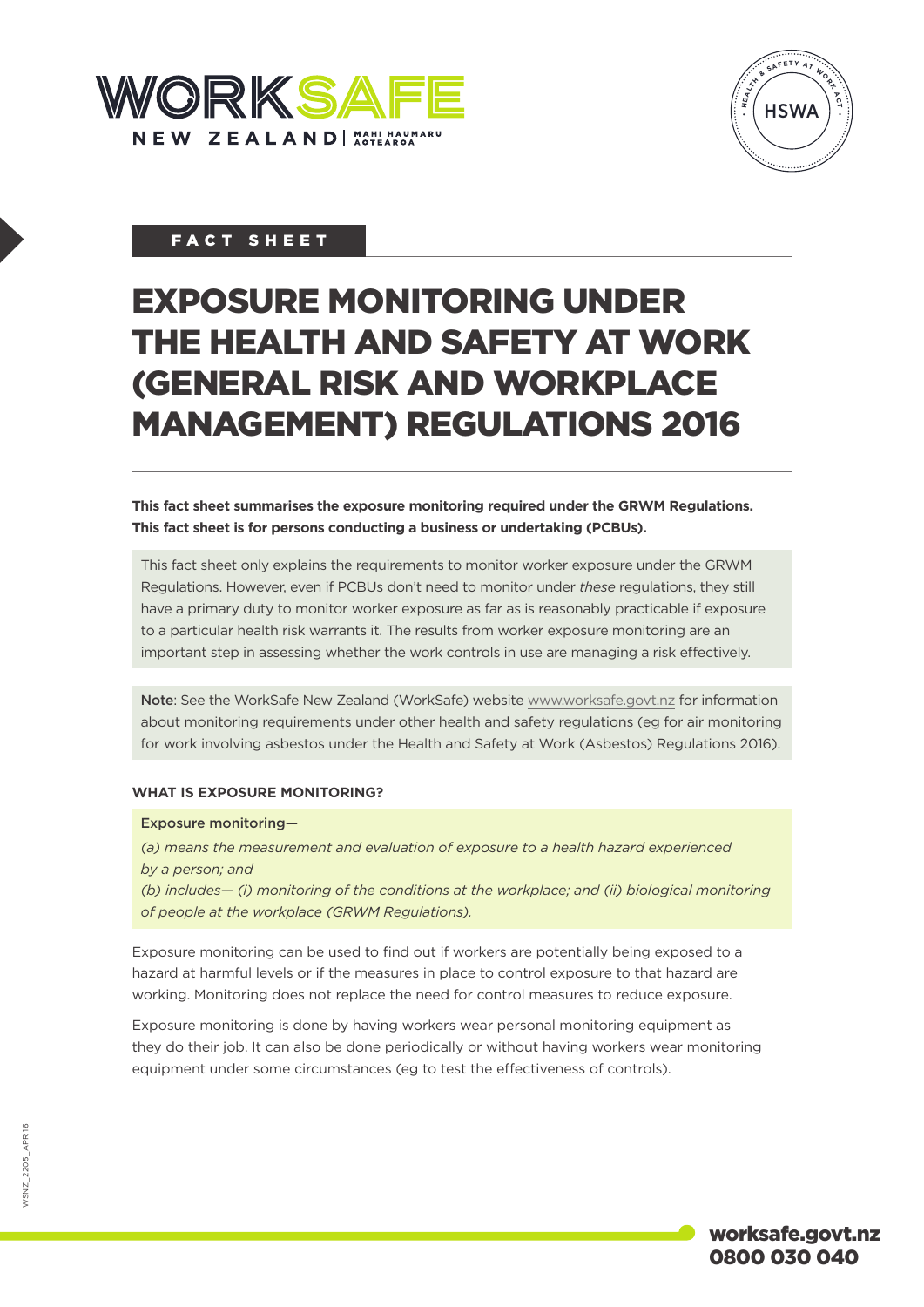Examples of exposure monitoring include:

- > monitoring the level of noise a worker is exposed to
- > monitoring the air a worker breathes to check how much of a substance they are being exposed to
- > testing workers' blood or urine for the presence of a harmful substance or the by-products (metabolites) of a substance (called biological exposure monitoring).

## **WHEN MUST A PCBU CARRY OUT THE MONITORING DESCRIBED IN THE GRWM REGULATIONS?**

Exposure monitoring must be carried out if the PCBU is not certain on reasonable grounds whether the concentration of a substance hazardous to health at the workplace exceeds its relevant prescribed exposure standard.

To find out if a substance has a prescribed exposure standard, you can:

> Go to the Controls database on the Environmental Protection Authority website [www.epa.govt.nz](http://www.epa.govt.nz/) to see if your substance has an exposure standard prescribed in a hazardous substances approval, a group standard approval or a reassessment (if this applies).

Note: there are no substances that have exposure standards prescribed in regulations or safe work instruments (SWIs).

#### **WHAT IF MULTIPLE PCBUS HAVE A DUTY TO MONITOR THE SAME WORKER?**

Different PCBUs may need to monitor the exposure of the same worker. If this is the case, the PCBUs must work together to all meet their monitoring duty.

To read more about PCBUs working together, see the WorkSafe Special Guide – *Introduction to the Health and Safety at Work Act 2015* available on the WorkSafe website [www.worksafe.govt.nz](http://www.worksafe.govt.nz/)

## **IF EXPOSURE MONITORING IS REQUIRED, WHAT MUST THE PCBU DO?**

HOW OFTEN MUST MONITORING BE CARRIED OUT?

Monitoring must be carried out at appropriate intervals and when there are significant changes at the workplace which may affect exposure.

You may have to seek advice from a competent person – this is a person who has sufficient knowledge, skills and experience in appropriate techniques and procedures including interpreting results (eg an occupational hygienist).

To find out about occupational health practitioners in your area, you could check your local Yellow pages or look at the websites of the New Zealand Occupational Hygiene Society ([www.nzohs.org.nz](http://www.nzohs.org.nz/)) or the Health and Safety Association NZ ([www.hasanz.org.nz\)](http://www.hasanz.org.nz/).

### WHO MUST CARRY OUT THE MONITORING?

Monitoring must be carried out by, or under the supervision of, a competent person (see above).